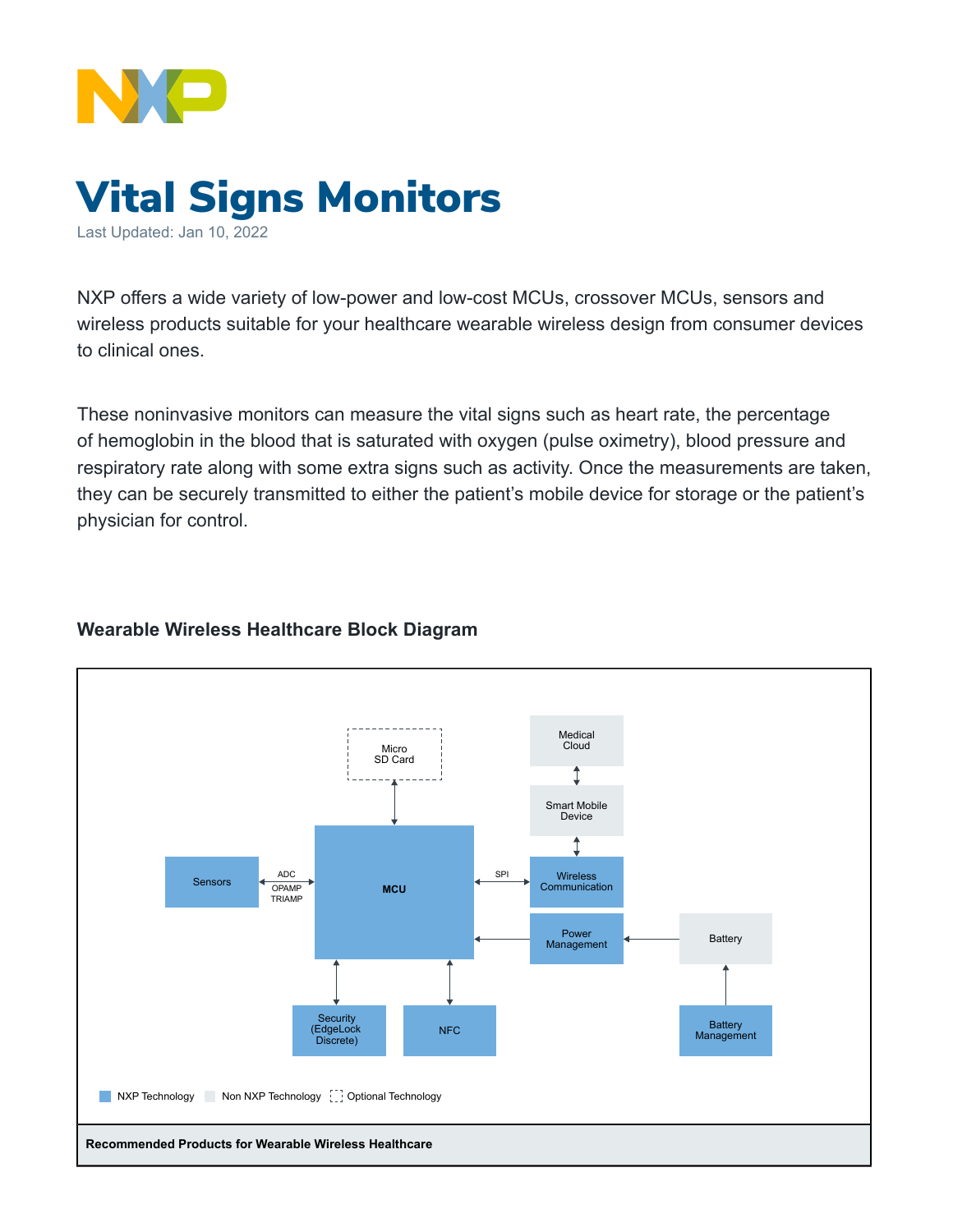| MCU/MPU                        | • K32-L3: NXP's Energy Efficient Cortex-M4 MCU with Cortex-M0+ and Advanced Security<br>. K32-L2: Ultra-Low-Power, Highly Integrated MCU                                                                                                                                                                                                                                                                                             |
|--------------------------------|--------------------------------------------------------------------------------------------------------------------------------------------------------------------------------------------------------------------------------------------------------------------------------------------------------------------------------------------------------------------------------------------------------------------------------------|
| <b>Wireless Communications</b> | K32W061/41: High-Performance, Secure and Ultra-Low-Power MCU for Zigbee®, Thread ™, and Bluetooth® LE 5.0 with<br><b>Built-In NFC Option</b><br>IW416: 2.4/5 GHz Dual-Band 1x1 Wi-Fi <sup>®</sup> 4 (802.11n) + Bluetooth <sup>®</sup> 5.2 Solution<br>88W8987: 2.4/5 GHz Dual-Band 1x1 Wi-Fi <sup>®</sup> 5 (802.11ac) + Bluetooth <sup>®</sup> 5.2 Solution<br><sup>*</sup> 88MW32X 802.11n Wi-Fi <sup>®</sup> Microcontroller SoC |
| Power Management               | • PCA9420: PMIC for Low Power Applications                                                                                                                                                                                                                                                                                                                                                                                           |
| Sensors                        | • FXOS8700CQ: Digital Motion Sensor - 3D Accelerometer (±2q/±4q/±8q) + 3D Magnetometer<br>• MPL3115A2: 20 to 110 kPa, Absolute Digital Pressure Sensor<br>· FXLS8964AF: ±2q/±4q/±8q/±16q, Low-Power 12-Bit Digital Accelerometer<br>· FXLS8962AF: ±2g/±4g/±8g/±16g, Low Power 12-bit Digital Accelerometer                                                                                                                           |
| Security (EdgeLock Discrete)   | EdgeLock® SE050: Plug & Trust Secure Element Family - Enhanced IoT security with high flexibility                                                                                                                                                                                                                                                                                                                                    |
| <b>Battery Management</b>      | • MC34712: 3.0A 1.0MHz Integrated DDR Switch-Mode Power Supply<br>• MC34673: 1.2 A Single-Cell Li-Ion/Li-Polymer Battery Charger                                                                                                                                                                                                                                                                                                     |

# **Blood Pressure Block Diagram**

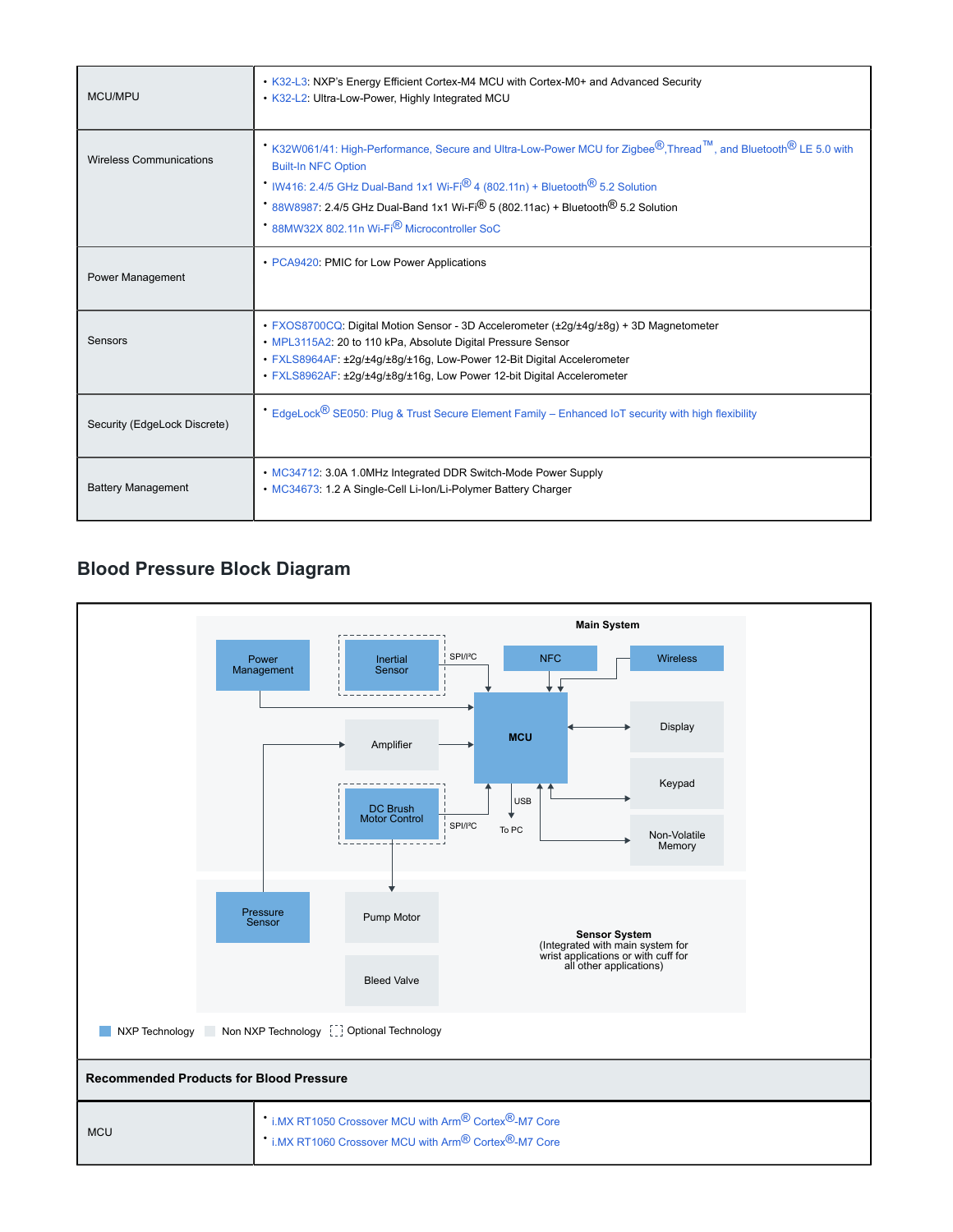| <b>Inertial Sensor</b> | • MMA8451Q: ±2g/±4g/±8g, Low g, 14-bit Digital Accelerometer                                                                                                                                                                                                                                                                                                                                                                                                 |
|------------------------|--------------------------------------------------------------------------------------------------------------------------------------------------------------------------------------------------------------------------------------------------------------------------------------------------------------------------------------------------------------------------------------------------------------------------------------------------------------|
| Power Management       | • PCA9420: PMIC for Low Power Applications<br>• MC34VR500: Multi-Output DC/DC Regulator<br>• MMPF0100: 14-Channel Configurable PMIC<br>• PF3000: 12-Channel Configurable PMIC for i.MX6 and i.MX7 Application Processors                                                                                                                                                                                                                                     |
| DC Brush Motor Control | • GD3000: 3-Phase Brushless Motor Pre-Driver<br>• MC34SB0410: Quad Valve Controller System on Chip<br>• MC34SB0800: Octal Valve Controller System on Chip                                                                                                                                                                                                                                                                                                    |
| <b>Pressure Sensor</b> | • MPXx5050: -50 to 50kPa, Differential and Gauge Pressure Sensor<br>• MPL3115A2: 20 to 110 kPa, Absolute Digital Pressure Sensor<br>• Differential/Gauge up to 115 kPa: Differential/Gauge up to 115 kPa                                                                                                                                                                                                                                                     |
| <b>NFC</b>             | • NTAG I <sup>2</sup> C Plus 2K: NFC Forum Type 2 Tag with I <sup>2</sup> C Interface                                                                                                                                                                                                                                                                                                                                                                        |
| Wireless               | K32W061/41: High-Performance, Secure and Ultra-Low-Power MCU for Zigbee <sup>®</sup> , Thread <sup>™</sup> , and Bluetooth <sup>®</sup> LE 5.0 with<br><b>Built-In NFC Option</b><br>IW416: 2.4/5 GHz Dual-Band 1x1 Wi-Fi <sup>®</sup> 4 (802.11n) + Bluetooth <sup>®</sup> 5.2 Solution<br>88W8987: 2.4/5 GHz Dual-Band 1x1 Wi-Fi <sup>®</sup> 5 (802.11ac) + Bluetooth <sup>®</sup> 5.2 Solution<br>88MW32X 802.11n Wi-Fi <sup>®</sup> Microcontroller SoC |

## **Pulse Oximetry Block Diagram**